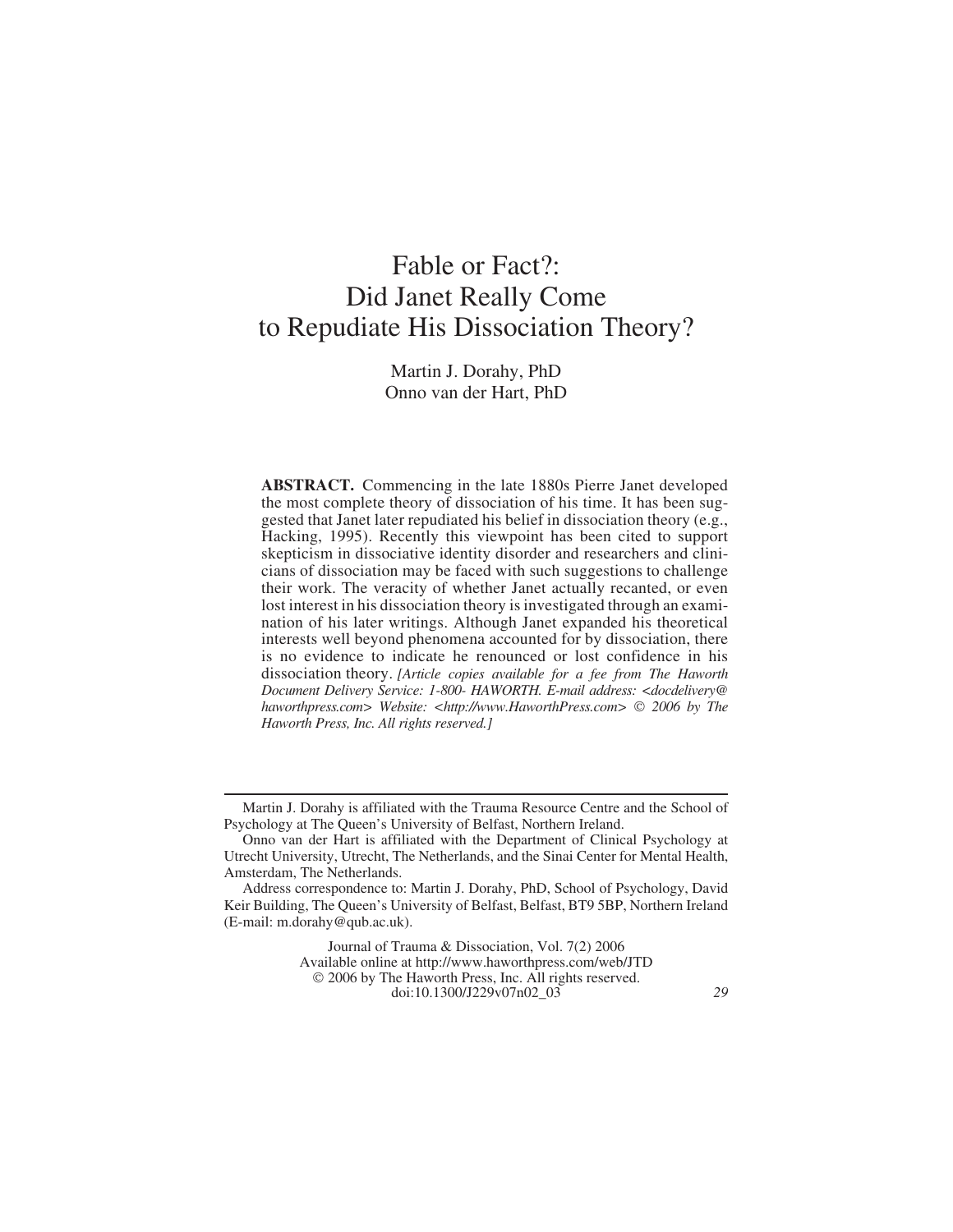**KEYWORDS.** Pierre Janet, Ian Hacking, dissociation theory, history of dissociation, dissociative disorders

Gifted young scholars in the fledgling years of their careers often develop theories that, with the evolution of their thinking and older and wiser minds, they drift away from, develop beyond being recognizable as anything related to the early theory, or recant completely. Perhaps the most famous example of this in the psychological literature is Freud's supplanting of the Seduction theory for his Intrapsychic Conflict model of neurotic symptoms and illness. In the same way that Freud apostatized his faith in the explanatory power of "Seduction," it has been suggested that Janet renounced conviction in his dissociation theory later in his life. For example, in his insightful commentary on the rise of schizophrenia and fall of dissociation and multiple personality in the early 20th century, Hacking (1995) indicates that Janet's declining interest in dissociation by 1909 was consistent with a paradigm shift away from hysteria in French psychiatry. Hacking cites Janet's 1919/25 book *Psychological Healing* as evidence for not only his declining interest in dissociation, but for his complete dismissal of the concept. Hacking suggests that in *Psychological Healing* Janet reconceptualized double personality (a form of dissociative personality division which was extensively studied in the late 19th century by many clinicians, including Janet's brother, Jules) as "a special and rare case" of manic depressive illness (p. 133). In deducing that Janet recanted his dissociative theory of multiple personality, Hacking writes, *"Janet concluded that multiple personality was a special case of bipolar disorder*" (p. 134, italics in original). In his more recent book *Mad travelers: Reflections on the reality of transient mental illness*, Hacking (1998) again repeats his conviction that Janet recanted his dissociation theory and belief in multiple personality.

Perhaps through a lack of familiarity with Janet's later writings, others have more implicitly indicated that he lost interest in his dissociation theory. For example, in a rich and fascinating account of Janet's efforts to develop his dissociation theory to explain the phenomenon of posthypnotic suggestion, LeBlanc (2001) states in the text of his article that dissociation theory "established the conceptual foundation of much of [Janet's] lifework and, arguably, of his general psychology of the unconscious" (p. 65); a position we certainly agree with. However, in the footnote that accompanied this passage, LeBlanc suggests that "[u]ntil at least 1898, Janet continued to build upon the general theory of dissociation he advanced in the late 1880s." By discussing and develop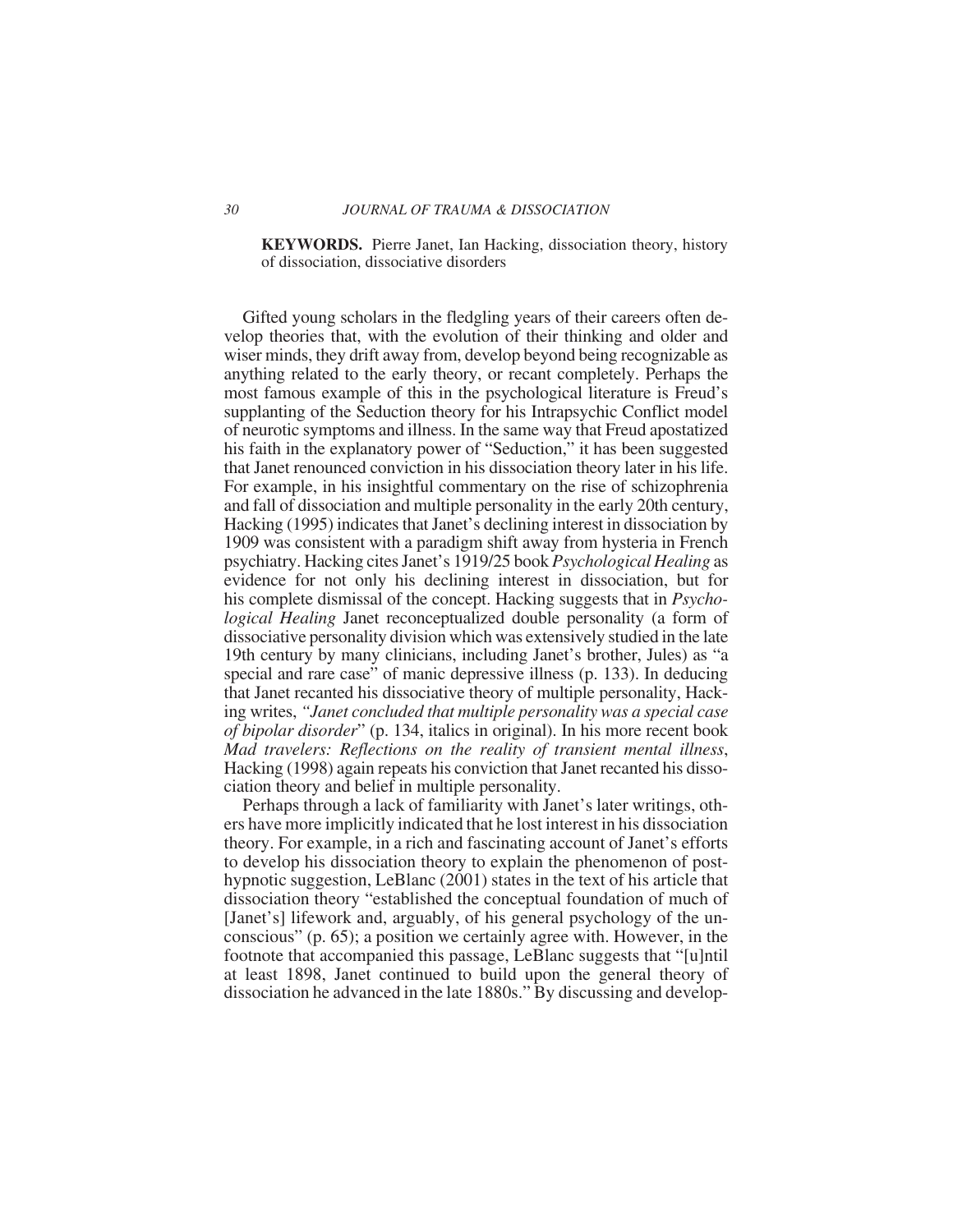ing his dissociation theory well after 1898 (e.g., Janet, 1901, 1907/1920, 1909, 1911), we argue that while Janet expanded his intellectual focus into other aspects of psychological life he never lost confidence or interest in dissociation in his academically prolific life.

Historically critics of dissociative disorders have not cited the work of Janet nor Hacking's view regarding his dismissal of dissociation when proffering arguments against conditions such as dissociative identity disorder (DID). However Hacking's (1995, 1998) belief in Janet's recantation of dissociative theory and multiple personality, drawn from interpretations of his later work, is now being used to undermine the existence of dissociation and dissociative disorders (e.g., Kaplan & Manicavasagar, 2001; McNally, 2003). For example, when challenging the existence of dissociative identity disorder, Barry-Walsh (2005) cites Hacking as support for the view that Janet "completely resiled" his belief in dissociation and the dissociative disorders (p. 110). Consequently, the accuracy of whether Janet actually repudiated his belief in dissociation becomes crucial.

Van der Hart (1996, 2005) has provided thorough critiques of Hacking's 1995 and 1998 monologues. Yet, as recent comments by Barry-Walsh indicate, the belief that Janet recanted his dissociation theory persists, and in order to challenge their work, researchers and clinicians of dissociation may be confronted with such suggestions. In an effort to assess its veracity, we examine whether Janet recanted or even drifted away from his belief in dissociation theory. The extremely difficult and almost unachievable task facing scholars interested in the work of Janet, Hacking and ourselves alike, is wading through his enormous bibliography of more than 20,000 printed pages, which spanned over 55 very productive years. In order to provide some structure we have attempted to limit this study to an examination of Janet's major works, several of which have been published in English. Whilst limited, some quotations from Janet's original work have been used and attempts have been made to indicate the context in which they were written. We have attempted to represent Janet fairly in our selection of quotations, and have not, for instance, discovered and then excluded quotations that we recognize as refuting our viewpoint.

## *JANET AND THE THEORY OF DISSOCIATION*

Being influenced by the rising interest in dissociation which marked the 1880s in France (e.g., Ribot, 1885; Richet, 1884) and England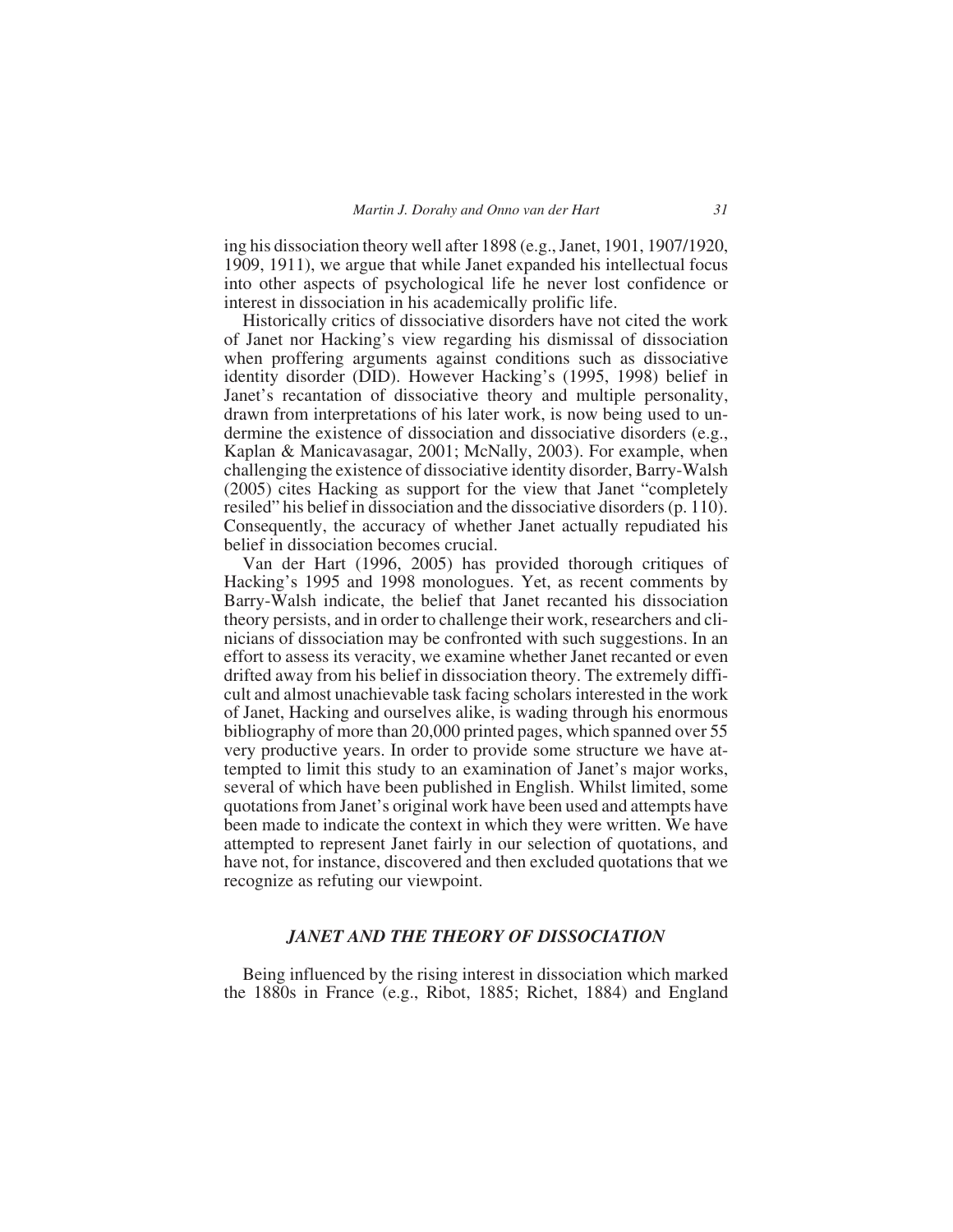(e.g., Myers, 1887), Janet, as a 30-year-old philosopher, produced in his 1889 doctoral thesis (*L'automatisme psychologique: Essai de psychologie expérimentale sur les formes inférieures de l'activité humaine)* what was then the most important and comprehensive account of dissociation (James, 1894). Arguing that dissociation reflected an undue division in the personality (or consciousness), Janet's theory not only provided an account of hysteria (see Janet, 1907, 1930), but also so-called automatic behaviors (e.g., automatic writing) and post-hypnotic suggestion (see LeBlanc, 2001). With reference to hysteria, Janet went on to argue (Janet, 1907) that it was characterized by a failure to integrate systems of ideas (e.g., cognitions, emotions) and psychobiological functions (e.g., behavioral actions). Failed integration could derive from a constitutional vulnerability in the individual, but was more likely caused by physical illness, exhaustion, or, most often, the vehement emotions inherent in traumatic experiences (Janet, 1889, 1909, 1911). Psychobiological systems which failed to integrate with the larger personality became self-organized into a smaller and generally more rudimentary part of the personality, which as well as having its own sense of self, could exert influence over the individual's behavior (for a more detailed outline and discussion of Janet's dissociation theory, see Ellenberger, 1970; Putnam, 1989; Van der Hart, & Friedman, 1989; Van der Hart & Horst, 1989; Van der Kolk & Van der Hart, 1989).

The dynamic relationship within this basic divided structure gave rise to the dissociative symptoms inherent in hysteria, such as amnesia or bodily intrusions (e.g., tics). For example, amnesia was related to a complete division of both parts of the personality, whilst one part of the personality encroaching on the other led to bodily and psychological intrusions. Dispositional or environmental factors responsible for on-going integration failure could lead to the development of further divisions of the personality, and hence what is now known as dissociative identity disorder (DID). In his theory, Janet was clear to distinguish dissociation (divisions in personality) and its resultant phenomena (i.e., dissociative symptoms) from alterations in consciousness (e.g., lapses of attention, retraction of the field of consciousness), which often accompany dissociative episodes (e.g., Janet, 1907). Over the last 40 years this distinction has become lost (Nijenhuis, Van der Hart, & Steele, 2002; Steele, Dorahy, Van der Hart, & Nijenhuis, in press; Van der Hart & Dorahy, in press; Van der Hart, Nijenhuis, Steele, & Brown, 2004).

Like many of his contemporaries, including the New England physician Morton Prince (Dorahy 2004; Hale, 1975), Janet had grander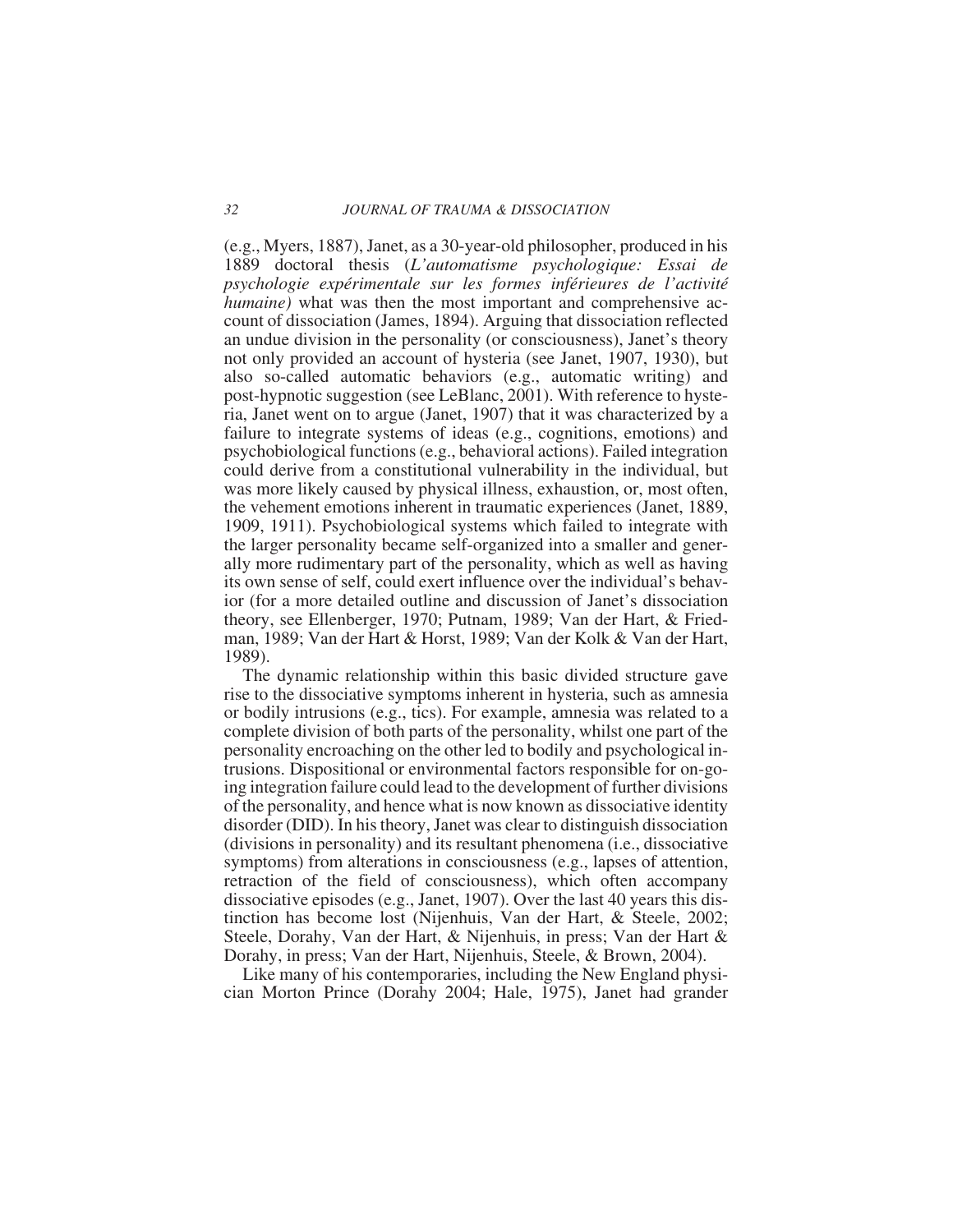designs for the theoretical model he developed to account for the discrete behavioral and clinical phenomena initially examined. Like Prince, Janet continued to develop both his theoretical framework and ideas to account for a much larger range of psychological phenomena. Janet hoped to link the disciplines of philosophy and medicine to the study of psychological phenomena by providing a shared language and framework for examining what he called the *psychology of conduct* (Janet, 1930, 1938). As part of this endeavor he instigated that both the realm of consciousness (e.g., mental phenomena such as thoughts and beliefs) and behavior should be understood and expressed in terms of actions, so as to provide a common language for observable and unobservable phenomena. Rooted in adult and child psychology, psychopathology, ethnology, and animal psychology, Janet constructed a so-called *hierarchy of action tendencies*, consisting of increasingly more complex actions, which he roughly divided into lower, middle, and higher tendencies (Ellenberger, 1970; Janet, 1926, 1938). Hysteria– the dissociative disorders in a generic sense–was characterized by the patient's actions oscillating between the two subgroups of the middle tendencies, that is, between reflexive and reflective beliefs and their related actions (Janet, 1920). Thus Janet's study of the human condition moved well beyond his initial focus on hysteria and into "both normal and ailing man" (Janet, 1930), but he continued to incorporate dissociation into his evolving, grand theoretical formulation.

Janet also remained committed to the comparative study of different psychopathologies in order to elucidate similarities and differences. As Hacking points out, Janet (1925) compared disorders of failed integration (i.e., hysteria) with what the French alienists called *folie circulaire* and German psychiatry referred to as *manic-depression*. In the dense chapter in which Janet argues that psychological mechanisms (i.e., suggestion) underlie the effectiveness of aesthesiogenic agents such as metals and magnets to elicit personality alterations, he discusses many cases of DID which he (e.g., Léonie) and others (e.g., Despine's Estelle; Azam's Félida) had published. In exploring these cases under the general banner of hysteria, he denotes the differences between morbid or illness states (parts of the personality) and apparently normal or what he called complete somnambulistic states. Morbid or illness states were defined by physical (somatic) symptoms such as contractures, anesthesia and disturbance of actions, as well as psychological symptoms, such as hyperamnesia for trauma memories, amnesia for memories of the normal state and mental depression (i.e., the inactivation of higher mental functions and integrative capacities). In a state of apparent nor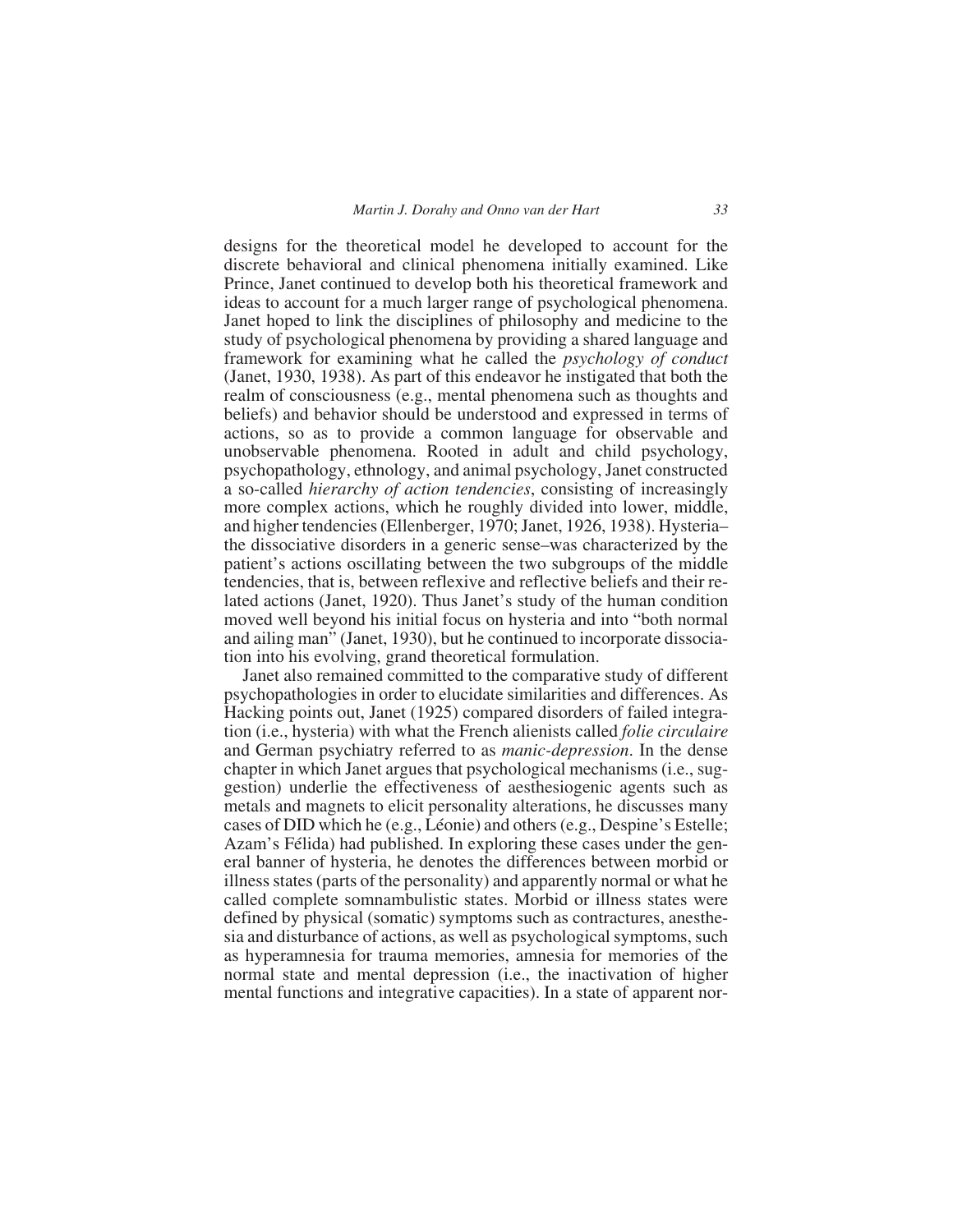malcy or complete somnambulism, Janet (1925) noted that higher order integrative functions reappear, physical and psychological symptoms reside, though the individual becomes amnesic for the traumatic memory (e.g., see his discussion of Iréne, p. 812ff). Successful treatment, as Janet discusses much earlier in the text and highlights with the case of Iréne later in the book, relies upon making the apparently normal (complete somnambulistic) part of the personality aware and accepting of the traumatic memory (i.e., integrating the traumatic memory).

Janet (1925) went on to describe the morbid state using the term *depression*, because it was characterized by a reduction in "psychological tension" (i.e., the capacity to use one's psychic energy), which included a lowered capacity for integrative mental functioning. Thus, in an apparently normal state the patient functioned at a higher level of psychological tension with greater integrative capacity. These more adaptive tendencies were part of Janet's principle of *excitation,* which was at work during states of apparent normalcy. He distinguished the apparently normal state from the "maniacal phase" (p. 842) of bipolar disorder, which was characterized by low psychological tension as well as agitation. Thus for Janet, excitation was very different from agitation.

Janet likened the alterations between what he called the depression and excitation states in hysteria, with the alterations of phases in bipolar disorder (i.e., depression; excitation–i.e., periods of stable mood; and agitation–i.e., mania, which Janet conceptualized as an agitated depression rather than excitation). This may explain Hacking's interpretation that Janet came to view multiple personality as a form of bipolar disorder. However, Janet (1925) notes that in hysteria the switches between states can generally be induced by the clinician, whilst in true bipolar alterations between phases are not so characterized and occur spontaneously. As he concludes when describing his attempts to artificially induce phase alterations in bipolar: "I could not exercise the slightest influence upon their appearance" (p. 844). A further differentiating feature, according to Janet (1925), between the two sets of psychological disturbance was that hysteria was characterized by significant disruptions in the individual's sense of self (i.e., consciousness and memory) and various negative and positive dissociative symptoms. Such characteristics were not attributed to bipolar disorder.

Janet remained interested in, and continued to study, pathological dissociation as demonstrated in his 1929 chapter entitled "The double personalities," where he examined the modification of memory in DID and amnesia between dissociative parts of the personality (see Van der Hart, 1996). Throughout his life Janet continued to espouse his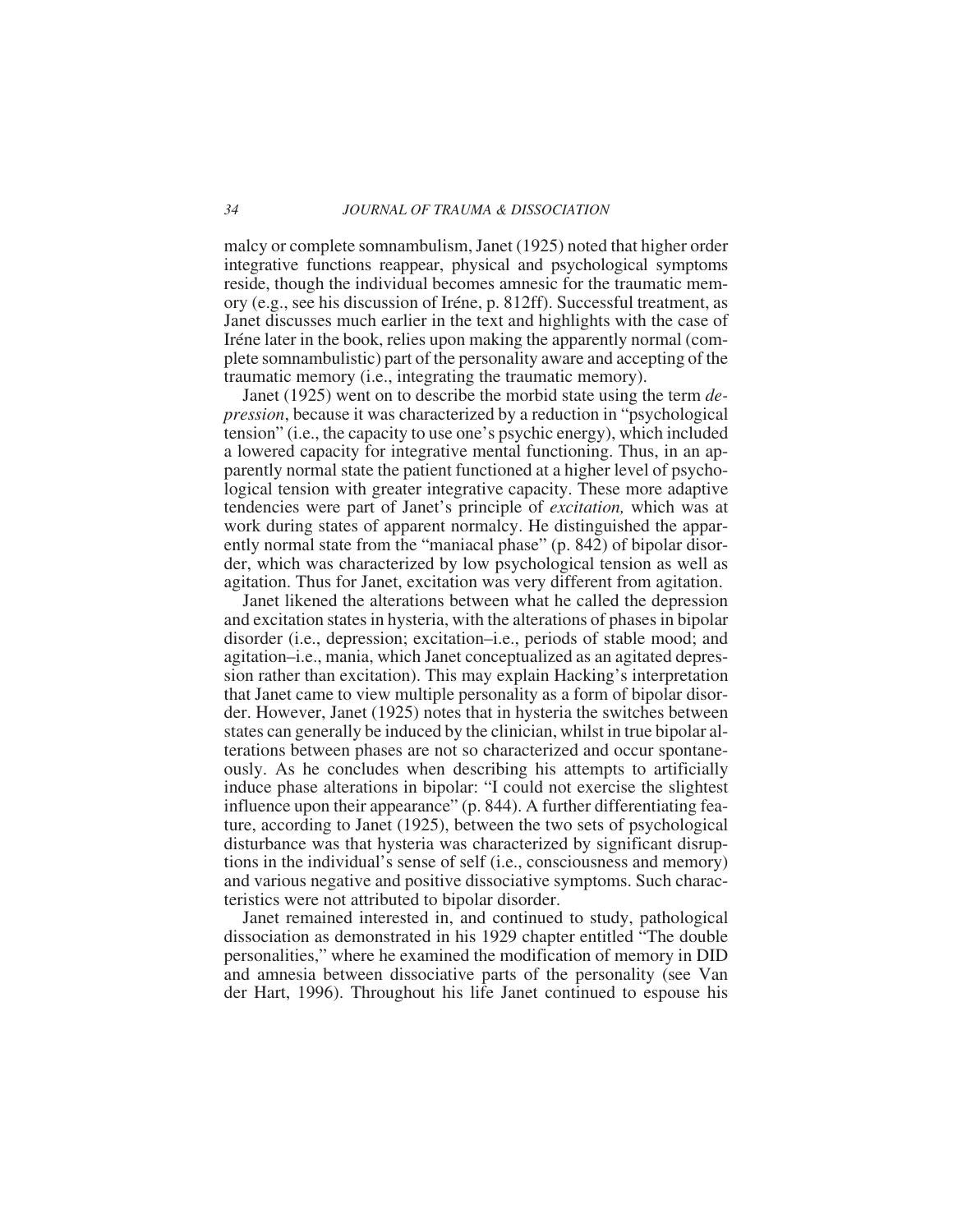dissociation theory. In 1930, after the paradigm shift away from dissociation in psychiatry was basically complete, Janet mused, "I am still under the illusion that my early works were not in vain and that they have left some definite ideas" (p. 127). To this end he watched with interest and praised others who were following his lead and developing ideas of dissociation beyond traditional hysterical disorders and symptoms. For example, in commenting in 1937 on one of his former collaborators' (i.e., Henri Claude) efforts to extend the study of dissociation into psychotic illnesses, Janet stated:

One should recognize, as M. Claude has shown, that today the notion of psychological dissociation appears in a new form and presents interesting developments. It is not anymore presented exclusively with regard to hysteria alone, it appears as a characteristic common to many other mental disorders. The form that psychological dissociation presents in hysteria needs to be compared with and distinguished from schizophrenia and many other forms of psychological asthenia. (published in Claude, 1937, p. 246; see Van der Hart, 2005, for a more extended discussion)

The confidence Janet maintained in his theory of failed integration and psychological synthesis (i.e., dissociation) is demonstrated a year before his death, in a discussion on double and multiple personality. He argued:

[t]hese divisions of the personality offer us a good example of dissociations which can be formed in the mind when the laboriously constructed syntheses are destroyed. The unity, the identity, and personal initiative are not primitive characteristics of psychological life. They are incomplete results acquired with difficulty after long work, and they remain very fragile. All constructions built by the work of thought belong to the same genre: Scientific ideas, beliefs, memories, languages can be dissociated in the same way, and the end [product] of illnesses of the mind is the dissociation of tendencies as one observes in the most profound insanities. (Janet, 1946, p. 160)

## *CONCLUSION*

In exploring other aspects of psychological functioning, Janet's focus on dissociative disorders (i.e., hysteria), and his use of the term "dissociation," decreased in his later writing. However, we argue from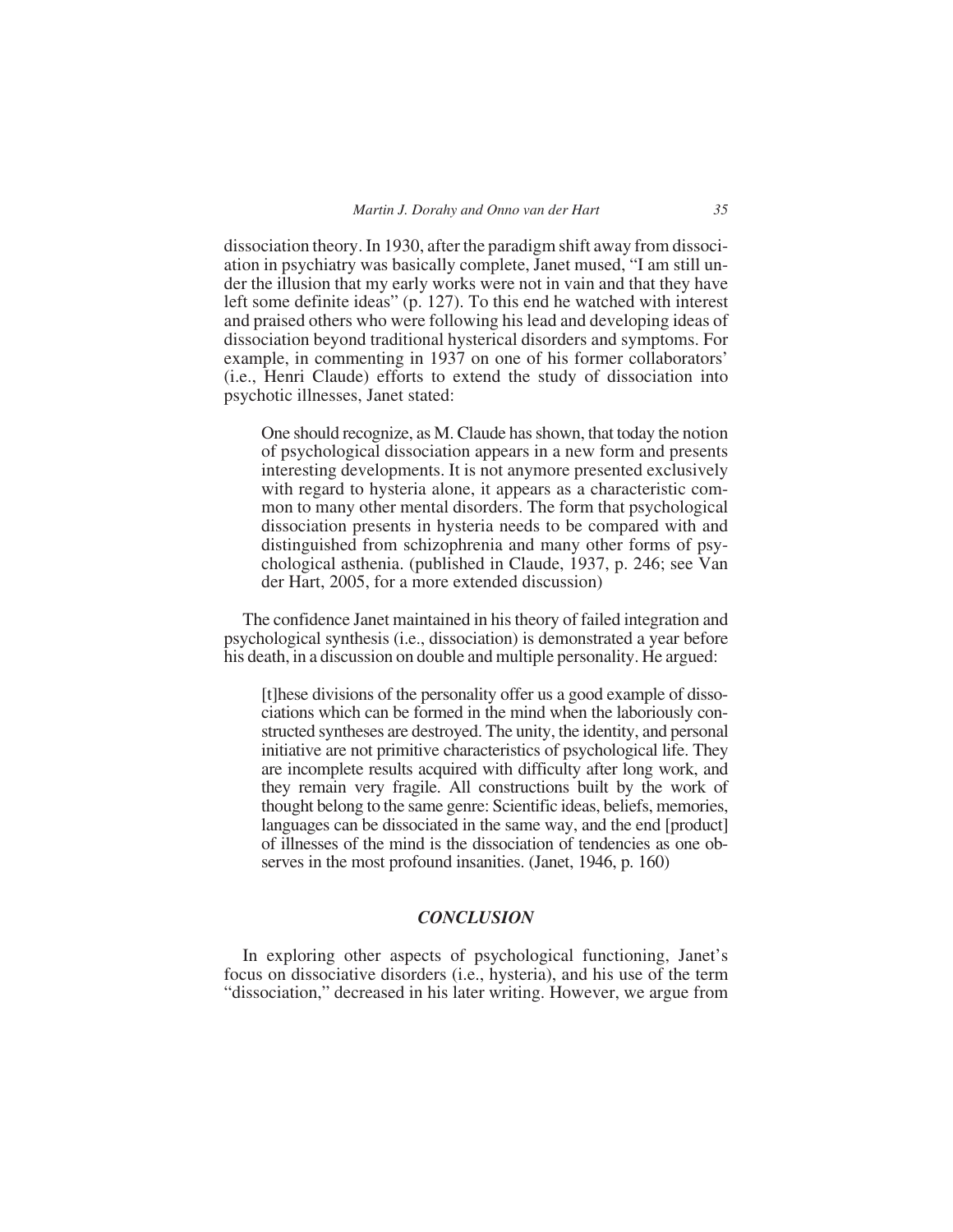the current brief analysis for a different interpretation of Janet's later work than that which suggests he recanted his dissociation theory and belief in DID. Janet continued to discuss his theory of dissociation throughout his later writings, and right up to his death. He also incorporated dissociation into his ambitious attempt to develop a unified theory of psychological functioning. Consequently, we believe Janet took to his grave a strong conviction in the dissociative theory he had been so prominent in developing early in his career, which included as a central piece the concept and legitimate psychiatric existence of the dissociative disorders, including DID.

## REFERENCES

- Barry-Walsh, J. (2005). Dissociative identity disorder (Letter). *Australian and New Zealand Journal of Psychiatry*, *39*, 109-110.
- Dorahy, M.J. (2004). A review of Morton Prince's (1906) 'Hysteria from the point of view of dissociated personality.' *UKSSD Newsletter, Issue 4*. Web URL: www.ukssd.org.
- Ellenberger, H.F. (1970). *The discovery of the unconscious*. New York: Basic Books.
- Hacking, I. (1995). *Rewriting the soul: Multiple personality and the science of memory*. Princeton, NJ: Princeton University Press.
- Hacking, I. (1998). *Mad travelers: Reflections on the reality of transient mental illness.* Cambridge, MA: Harvard University Press.
- James, W. (1894). Book review. *Psychological Review*, *1*, 195-199.
- Janet, P. (1889). *L'automatisme psychologique: Essai de psychologie expérimentale sur les formes inférieures de l'activité humaine*. Paris: Félix Alcan. Reprint: Paris: Société Pierre Janet, 1973.
- Janet, P. (1901). *The mental state of hystericals.* New York: G.P. Putnam's Sons.
- Janet, P. (1907). *The major symptoms of hysteria*. London/New York: Macmillan. Reprint of 1920 edition: New York: Hafner, 1965.
- Janet, P. (1909). *Les névroses.* Paris: Flammarion.
- Janet, P. (1911). *L'état mental des hystériques*, sec. ed. Paris: F. Alcan.
- Janet, P. (1919). *Les médications psychologiques*. Paris: F. Alcan.
- Janet, P. (1920). Introduction to the second edition. In P. Janet (1920), *The major symptoms of hysteria* (2nd. ed. with new matter). New York; Macmillan.
- Janet, P. (1925). *Psychological healing*. New York: Macmillan.
- Janet, P. (1926). *Les stades de l'évolution psychologique*. Paris: A. Chahine.
- Janet, P. (1929). *L'évolution psychologue de la personnalité*. Paris: A. Chahine.
- Janet, P. (1930). Autobiography of Pierre Janet. In C. Murchinson (Ed.), *History of Psychology in Autobiography*, Vol 1 (pp. 123-133). Worcester, MA: Clark University Press.
- Janet, P. (1938). La psychologie de la conduite. In H. Wallon (Ed.), *Encyclopédie Française, tome VIII, la vie mentale* (pp. 8 08-11 à 8 08-16).